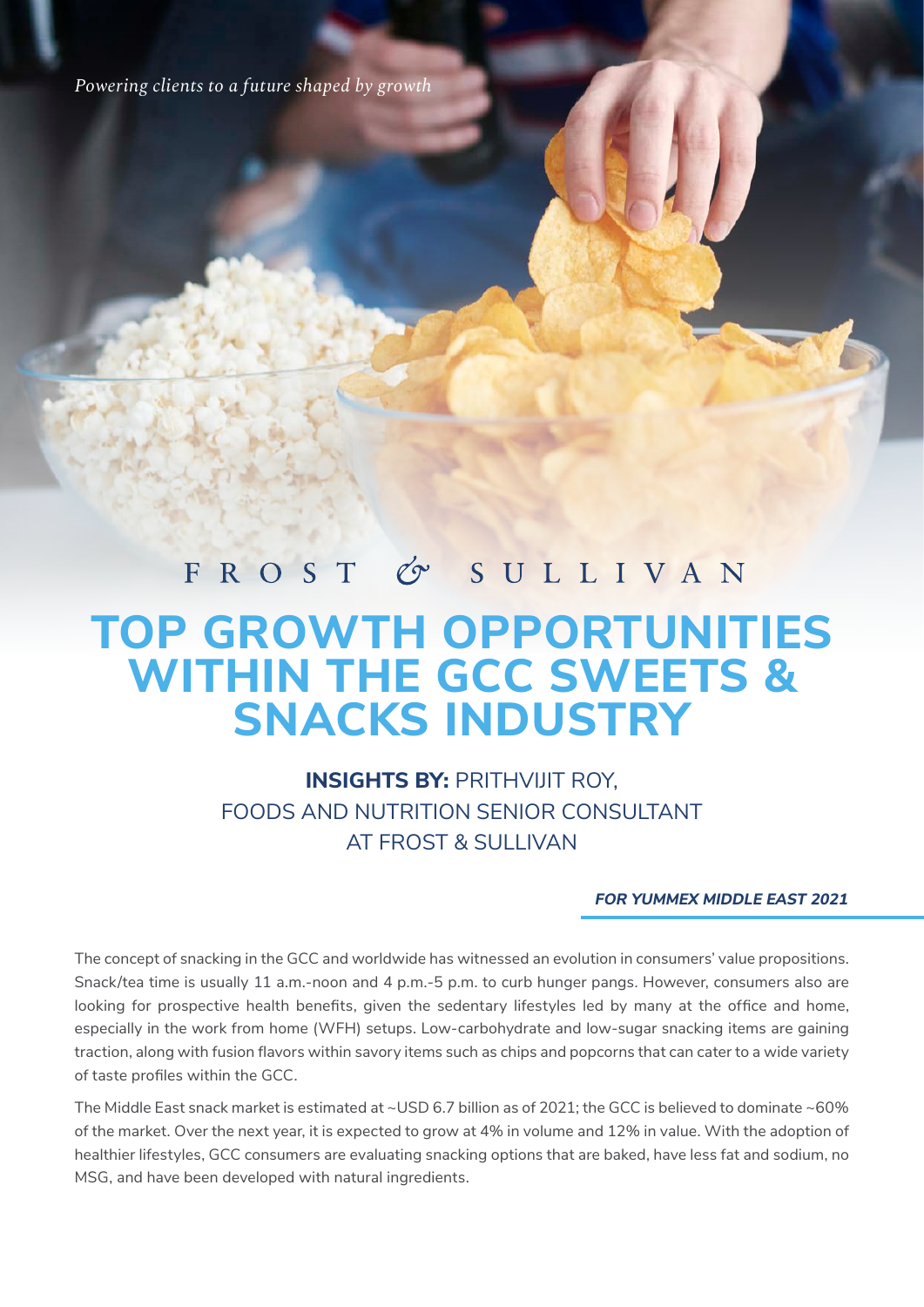

## **FROST & SULLIVAN HAS IDENTIFIED THE TOP OPPORTUNITIES WITHIN THE SWEETS AND SNACKS INDUSTRY:**



#### **Usage of protein blends and prebiotic fibers in cereal bars:**

Cereal/fruit bars have emerged as a meal replacement for conventional breakfast cereals, such as ready-to-eat/ready-to-cook categories, because they are easy to carry and store. In addition to the carbohydrate content, these cereal bars also have a specific protein content along with other nutrients. Key ingredients include protein blends (whey protein concentrates/ whey crisps), prebiotic fibers (fructooligosaccharides), flaxseed, soy lecithin and cocoa products. They provide a balanced nutritional alternative to traditional breakfast cereals.



#### **Introduction of gourmet popcorns:**

Popcorns are being promoted as gourmet snacks available in different flavors to cater to a wider audience looking for innovations within existing snack categories. This includes fusion flavors such as salted caramel, classic caramel, cheddar cheese, toffee apple & cinnamon, peanut butter, honey and hazelnut. The popcorns can be microwaveable or air-popped. The local population also prefers nutty flavors such as almond and hazelnut. Companies such as Joe & Seph have been pioneers of such specialty popcorns in the UAE by making them available through retail stores such as Spinneys & Waitrose, while retail stores such as Carrefour and Lulu push flavored popcorns from brands such as American Garden, Tiffany, Jolly Time and Dubai Natural.



#### **Adoption of plant-based savories and chocolates:**

Plant-based alternatives such as stevia and agave are emerging as popular alternatives to sugar in the formulation of savories (such as biscuits) and chocolates. Gluten-free biscuits with zero sugar have also become popular among health-conscious consumers. Steviabased chocolates are mostly imported, with brands such as Torras and Chocolatessol being popular.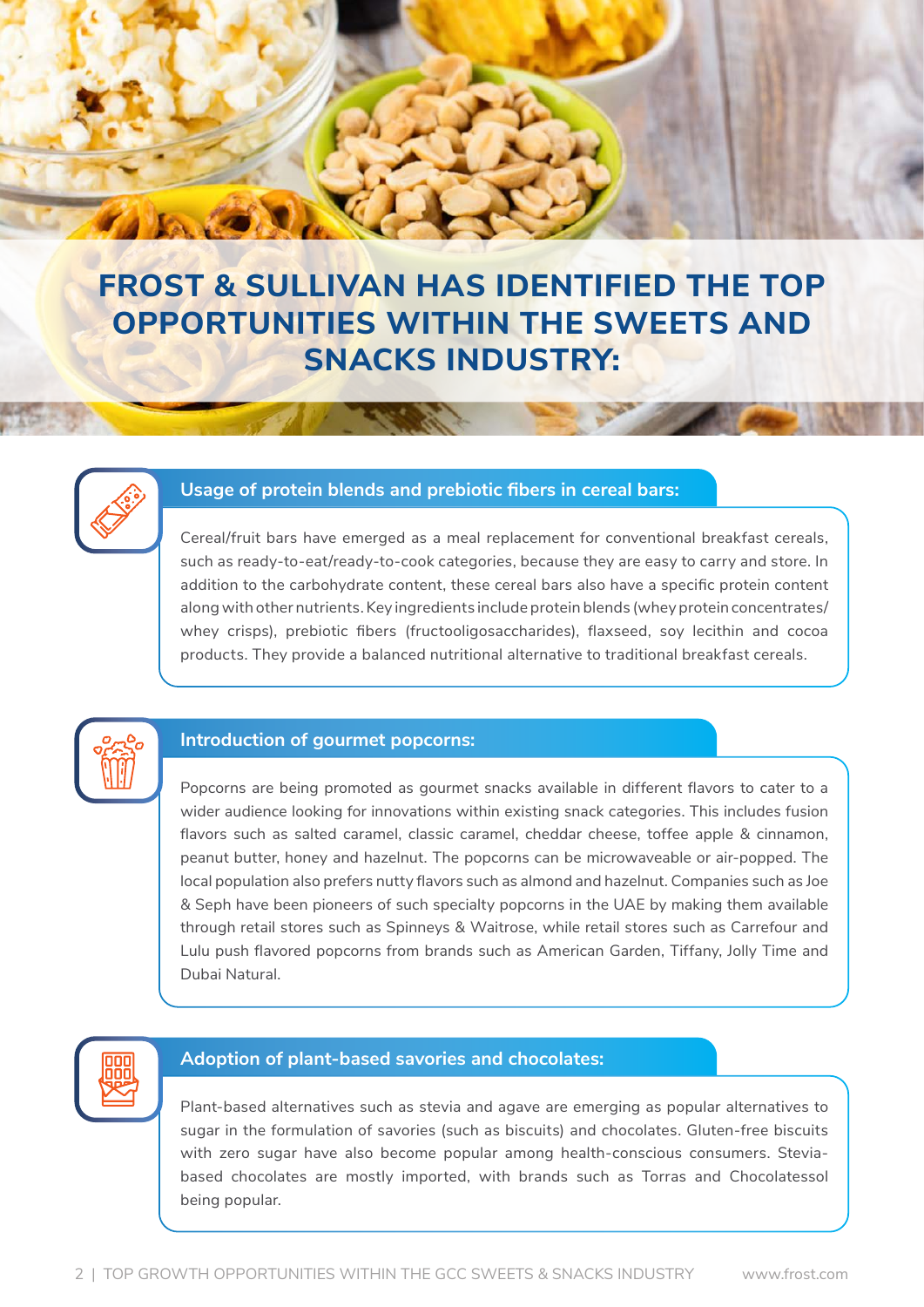

#### **Emergence of potato-alternative snacks:**

Traditional potato chips have been replaced by other alternatives, such as beetroot, peas, blue potato, and sweet potato, as they are considered healthier in terms of less gluten and starch content. Brands such as Hunter Foods, Terra, and Harvest Snaps are prominent in this space.



#### **Emergence of gluten-free snacks:**

The gluten-free food market in the six GCC countries was valued at about \$140 million in 2019, with Saudi Arabia accounting for 45% of the total. Gluten has no essential nutrients, and it causes harmful conditions such as celiac disease and gluten intolerance. In Saudi Arabia, about 0.64% of the population suffers from celiac disease, predominantly caused by gluten consumption. People are becoming more aware of the disease, creating higher demand for gluten-free food products.



#### **Low-sugar chocolates:**

Health-conscious consumers are switching to filled chocolate bars that have less sugar content in lieu of traditional chocolate bars such as Five Star and Bounty. These caramel and coconut-based chocolate bars are being replaced by brands such as Atkins, which offer filled chocolate bars with lower carbohydrate and sugar content.

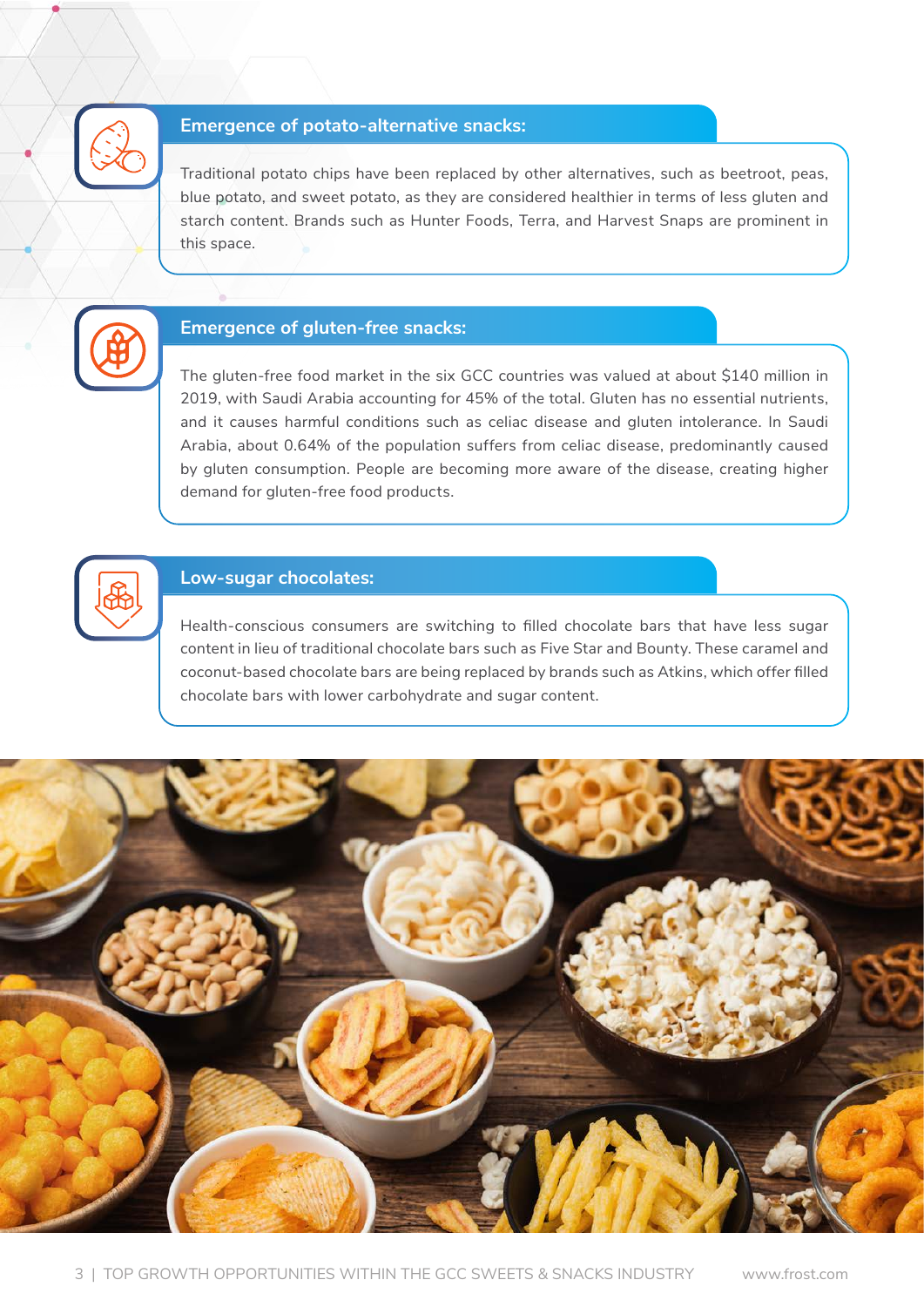Consumers will continue to look for alternative snacking solutions, often taking cues from Western countries, where manufacturers keep introducing novel snack flavors and concepts to satisfy customers' palettes and desires for innovative cuisines. With GCC residents getting vaccinated and offices opening up, the demand for alternative snacking will increase. The health and wellness trend in the snacking industry has led to more stringent regulations and restrictions in the food and beverage (F&B) industry. KSA has banned partially hydrogenated oils (PHOs), and the UAE has banned trans-fat in food products, including snacks.

As a result, one of the major challenges for snack manufacturers is maintaining the taste profile for different snacks using alternative ingredients that are more natural. This has led to a premiumization in the snacking category due to higher manufacturing costs, but consumers have been willing to pay a higher price for a product with natural ingredients. Based on the above examples of upcoming and trending snacks, consumers are switching from milder to bolder taste profiles and spicier flavors, compelling manufacturers to include them as part of their new product development initiatives.